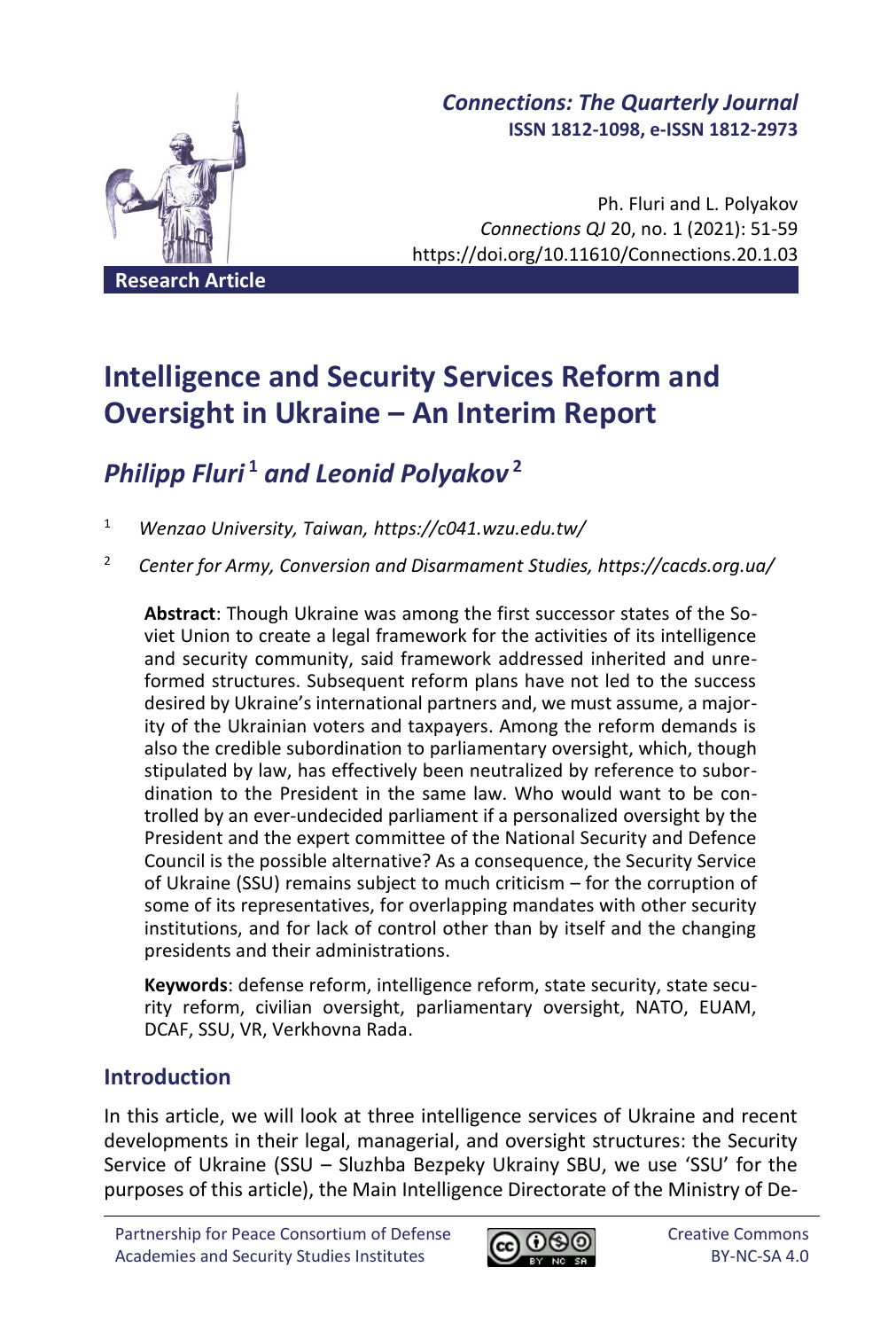#### Ph. Fluri and L. Polyakov, *Connections QJ* 20, no. 1 (2021): 51-59

fense (Golovne Upravlinnia Rozvidky – GUR), and the Foreign Intelligence Service of Ukraine (Sluzhba Zovnishnioyi Rozvidky, further – SZR) – a political intelligence branch of the SSU, which was separated from the latter in 2005.

### **A Brief History of Reform Plans for the SSU**

The Security Service of Ukraine (SSU) is the state's special purpose law-enforcement body, and by the existing law entrusted with a variety of mandates: to protect state sovereignty, the constitutional order, territorial integrity, the economic, scientific and technical, and defense potential of Ukraine, the state's legal interests and civil rights from intelligence and subversion activities of foreign services and from unlawful interference of organizations, groups, and individuals. It is also tasked with ensuring the protection of state secrets.

Currently, the SSU has a number of functions that overlap with the mandates of other institutions, including the fight against corruption.<sup>1,2</sup>

With more than 30,000 employees, the SSU is more than seven times the size of the UK's comparable service, the MI5. The Service's agents perform not only traditional intelligence-gathering and counterintelligence roles but also such roles as combating economic crimes utilizing the SSU investigative powers, which in most Western democracies would be seen as law-enforcement functions. This conglomerate of functions, some of them overlapping with those of other services, have created a hybrid animal difficult if not impossible to control, whose activities over the years have been overshadowed by accusations of blackmail, abuse of power, corruption, secret jails, extortion, and links to Russian security – in short, a service which Western counterparts are hesitant to engage with. Repeated calls for reform, including from within the Service, have not yet led to desired results.

Early discussions on SSU reform took place during the years the Ukraine-NATO Joint Working Group on Defense Reform (2005-2009) was active. A streamlining of the SSU's functions was again stipulated in the 2014 Parliamentary Coalition Agreement. In early 2016, a permanent international advisory group on the SSU reform was established with the participation of the represent-

<sup>&</sup>lt;sup>1</sup> The SSU was formed on September 20, 1990, as a successor service to the KGB branch in the Ukrainian SSR Assuch it inherited all of the Ukrainian KGB's personnel. The need to reform the service and give it a national profile was seen immediately after independence. The Ukrainian Parliament, the Verkhovna Rada (VR), adopted the pertinent Regulation *On the Establishment of the National Security Service of Ukraine* on 20 September 1991, with the *Law On the Security Service of Ukraine* to follow on March 25, 1992.

 $2$  An English version of the currently valid Law "On the Security Service of Ukraine" (1992. Last revised in 2015) can be found in subsequent volumes of *The Security Sector Legislation of Ukraine* (published by NATO/DCAF/the Verkhovna Rada of Ukraine and the Defence and Security Council of Ukraine since 2002), e.g., in Oleksandr Lytvynenko, Philipp Fluri, and Valentyn Badrack, eds., *The Security Sector Legislation of Ukraine* (Geneva-Kyiv, 2017), 313-324[, https://www.dcaf.ch/sites/default/files/pub](https://www.dcaf.ch/sites/default/files/publications/documents/Security%20Sector%20Legislation%20Ukraine%202017_eng.pdf) [lications/documents/Security%20Sector%20Legislation%20Ukraine%202017\\_eng.pdf.](https://www.dcaf.ch/sites/default/files/publications/documents/Security%20Sector%20Legislation%20Ukraine%202017_eng.pdf)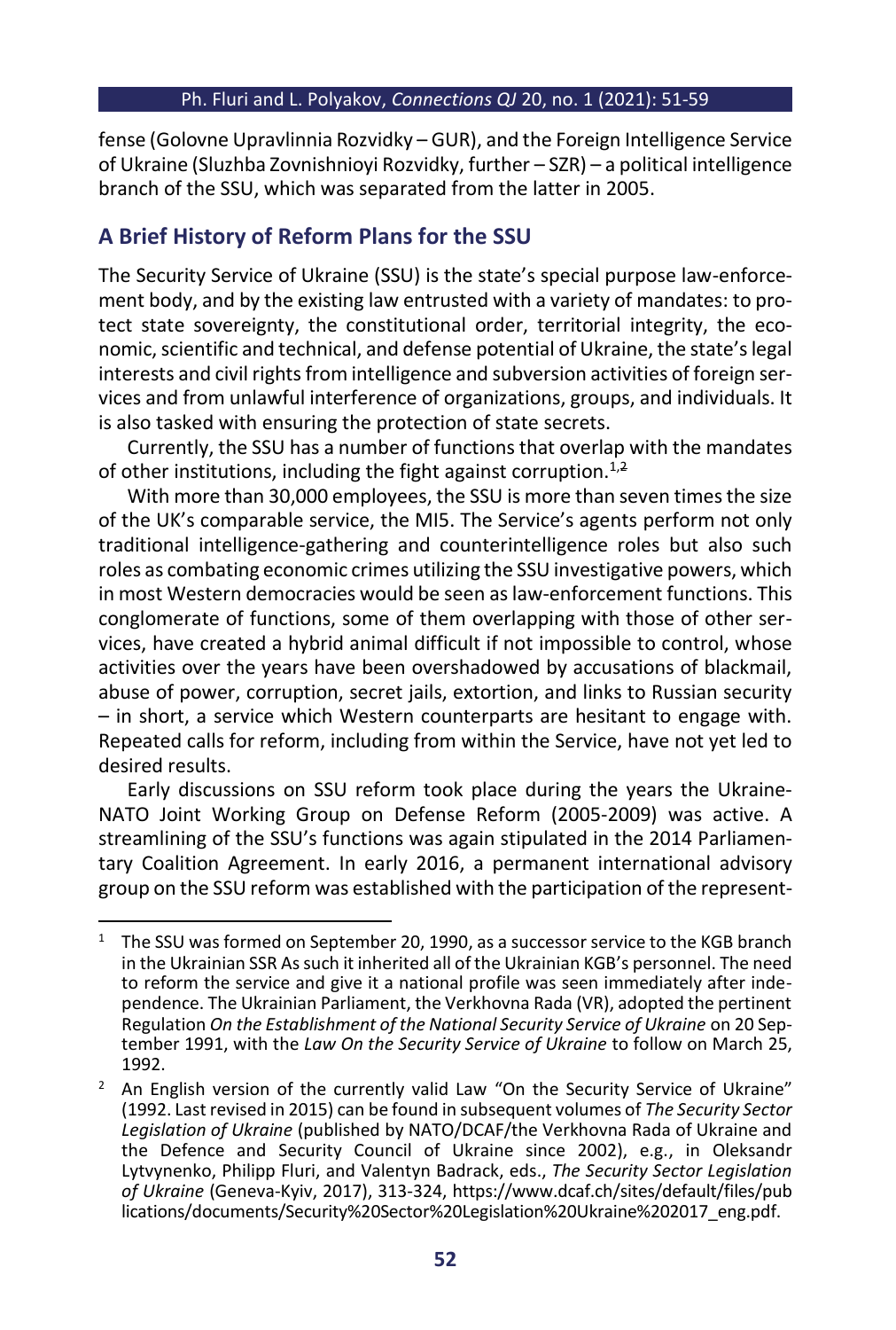atives of the EU Advisory Mission for Civilian Security Sector Reform Ukraine (EUAM), the NATO Representation Office in Ukraine, the NATO Center for Information and Documentation in Ukraine, and other international organizations. 3

A Concept paper for SSU reform based on NATO standards was drafted in July 2016 and submitted to state institutions for approval.

In March 2017, then-President Poroshenko announced a comprehensive reform of the SSU, aimed specifically at transferring part of its functions to other law-enforcement institutions – the National Anticorruption Bureau of Ukraine, the yet-to-be-organized State Bureau of Investigations, and the National Police.

Poroshenko also claimed that the reform would introduce civilian parliamentary oversight of the SSU. The National Security and Defence Council of Ukraine (NSDC) was supposed to review the Concept without delay. This is where the process has been stalling since, and revision of the existing Law on the Security Service of Ukraine effectively delayed.<sup>4</sup>

A comprehensive summary of the reform arguments *pro* and *con* can be found in the *Proceedings of the Third International Conference* on Governance and Reform of State Security Services in the Monitoring Ukraine's Security Governance Challenges cycle.<sup>5</sup> It made the resistance of substantive parts of the staff to reforms (in times of war!) obvious, along with the relative powerlessness of civil society and the international advisors (the latter in fact going back to the activities of the Ukraine-NATO Joint Working Group on Defence Reform in 2005- 2009).

In a gesture of openness, Andriy Bodrunov of the SSU Centre for Reform Support introduced the draft Concept of SSU Reform and the Plan for its Implementation until 2020<sup>6</sup> to a public conference in 2017. The plan for self-reform of the service foresaw, *inter alia*, the legislative separation of SSU tasks and powers

<sup>&</sup>lt;sup>3</sup> NATO representatives and European Union Advisory Mission in Ukraine (EUAM) collaborators even drafted a reform proposal in 2016 that was intended to name the necessary ingredients of such a reform policy in light of NATO member countries best standards. The proposal suggested to eliminate SSU law-enforcement functions and hand them over to the newly established National Anti-Corruption Bureau (NABU) and the National Police. That would leave the SSU to work strictly as an intelligence agency, focusing on counterespionage, counterterrorism, cybersecurity, and security analysis.

<sup>4</sup> An argument frequently raised against parliamentary oversight is the allegation that MPs lacked the proper understanding of both intricacies of security work and its preconditions, such as secrecy. This in spite of the presence of retired intelligence officers among MPs – a fact which caused to the former Deputy Chairperson of the VR Oksana Syroid to speak of a "clash of civilisations" within the very parliament. See Philipp H. Fluri and Oleksiy Melnyk, eds., *Citizens of Ukraine on Security: Personal, National, and its Elements - Survey 2* (Geneva/Kyiv, 2017), 11. Admittedly, subsequent parliaments have interpreted parliamentary immunity rather indulgently – for a discussion on parliamentary ethics and its excesses *see* Irina Suslova, Philipp Fluri, and Valentyn Badrack, *Parliamentary Ethics in Ukraine* (Kyiv-Geneva, 2017) [in Ukrainian].

<sup>5</sup> Fluri and Melnyk, eds., *Citizens of Ukraine on Security*. Electronic versions of the publication to be found on ukrainesecuritysector.com, and *academia.edu*.

<sup>6</sup> Fluri and Melnyk, eds., *Citizens of Ukraine on Security*, 16-19.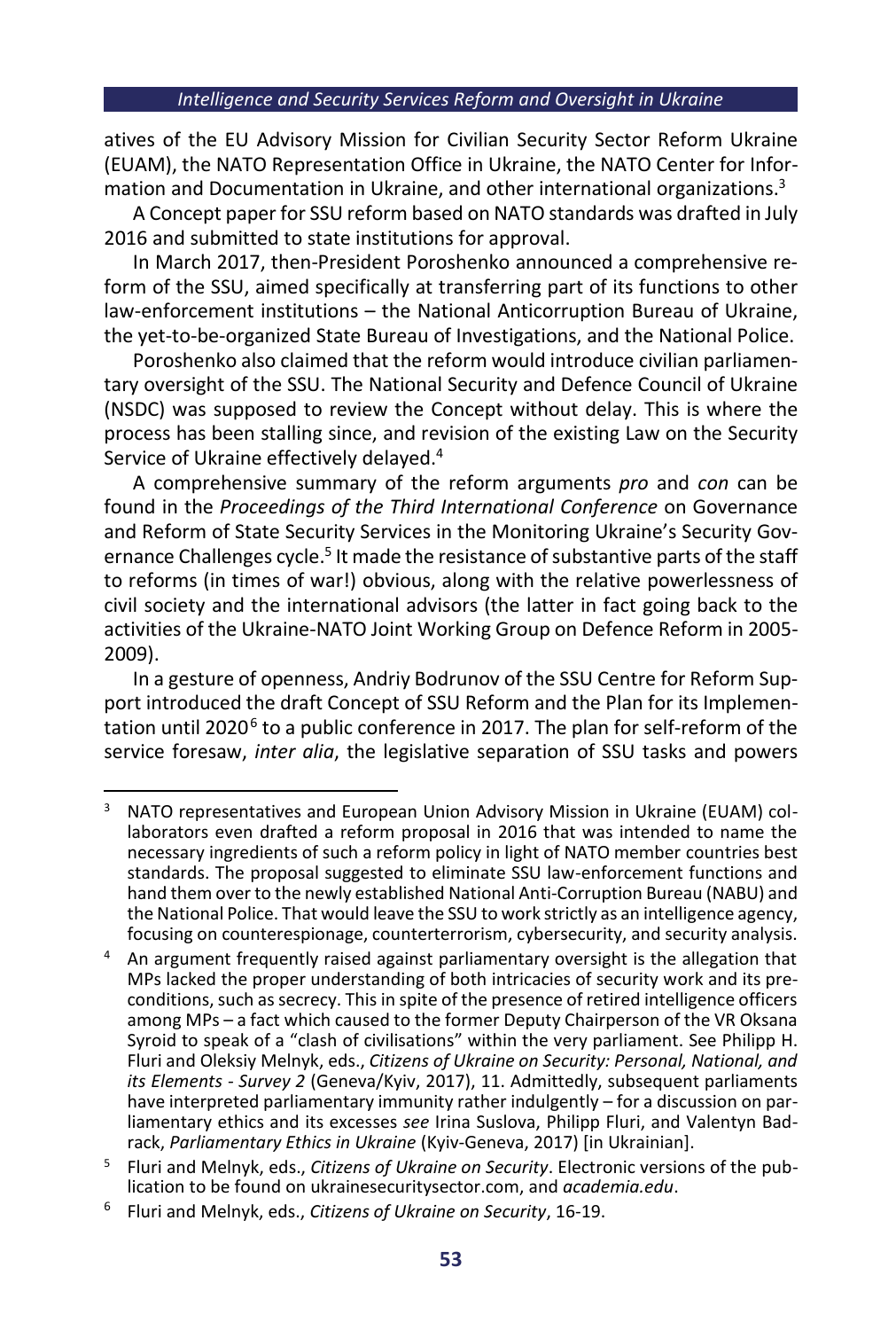#### Ph. Fluri and L. Polyakov, *Connections QJ* 20, no. 1 (2021): 51-59

from those of other intelligence and law-enforcement bodies of Ukraine, including those newly established, as well as the elimination of functions alien to the mandate of the SSU; the establishment of a credible civilian democratic oversight; the optimization of the organizational structure and adequate staffing, including the elimination of structures alien to the mandate; the provision of proper legal and social protection of service personnel; and the greater involvement of the special services of the SSU in international cooperation.<sup>7</sup>

As major objectives of the reforms were named increased public trust in the Service, including respect for its representatives; the enhancement of institutional capabilities of the Service as a specialized state body in the field of counterintelligence and the protection of state secrets, and as the main body within the national system for fighting terrorist activities; the separation of functional tasks and powers of the Service and other law-enforcement bodies and state bodies fighting corruption and organized crime, and protecting state interests in the economy, information and cyber sectors; a limitation of the pre-trial investigative powers of the Service, and the gradual demilitarization and optimization of the ratio of military to civilian positions in the Service in line with Ukraine's changing security environment.

### **SSU Reform in the Zelensky Era**

In his inauguration speech on May 20, 2019, Ukrainian President Zelensky called on the Verkhovna Rada (VR, the Parliament of Ukraine) to dismiss the heads of the SSU, the Prosecutor General's Office, and the Defense Minister. SSU Head Vasyl Hrytsak then reportedly resigned on his own initiative.

New hands in both government and the international advisory teams took over after the 2019 elections, which brought a newly established political party to power, proving a rather complete disenchantment with 'old' elites (including those favored by Western political parties).

The slow reform of the SSU was again seen as a priority by the Deputy Head of the EU Advisory Mission Frederik Wesslau:

As for the reform of the Security Service of Ukraine, I think it is one of the most challenging but also one of the most needed reforms. It will require strong political will.<sup>8</sup>

According to Wesslau, the reform of the Security Service of Ukraine and parliamentary control are important because this will make the security sector more transparent and efficient and will increase the level of trust in Ukrainian security agencies. This would also strengthen democracy in the country. Reportedly,

 $7$  Whereas it is true that cooperation between the SSU and Western services goes back to early post-Soviet years it is equally true that full cooperation among equals including comprehensive data exchange has not taken place until today (the authors).

<sup>&</sup>lt;sup>8</sup> "Wesslau: Reform of Ukraine's Security Service Is One of the Most Needed," *ukrinform*, May 23, 2019, https://www.ukrinform.net/rubric-defense/2706674 wesslau-reform-of-ukraines-security-service-is-one-of-most-needed.html.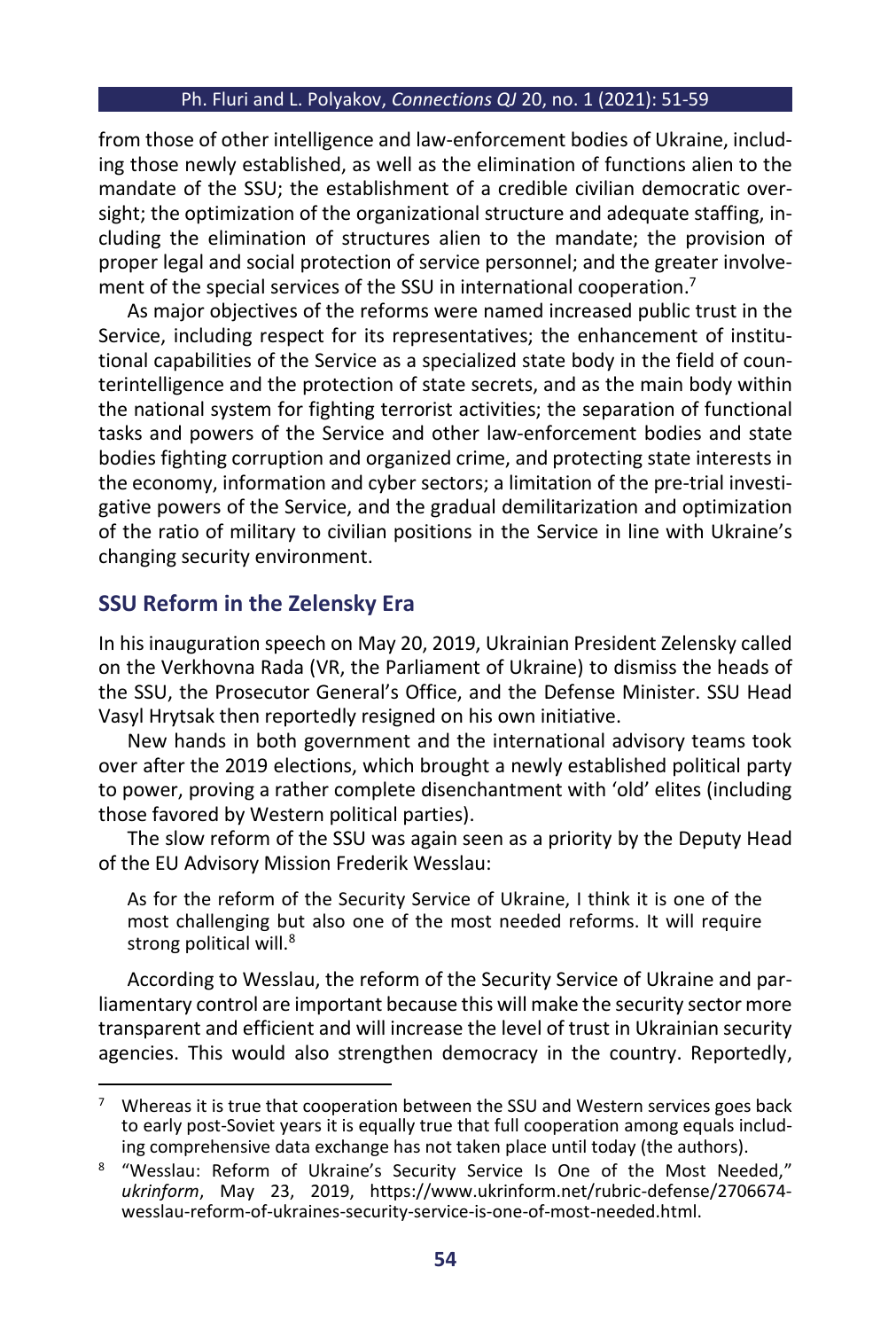"Zelensky and his team understand the need to report and set it as one of their priorities." According to Wesslau, drafted laws on reform will need to be reviewed: "we have seen the draft laws and do not think they meet Euro-Atlantic standards." <sup>9</sup> That especially refers to parliamentary control. A further crucial aspect of interoperability was said to be the civilianization of the Service.

An International advisory group composed of representatives of the European Union, NATO, and the US participated in an August 13, 2019 meeting with (then acting) SSU head Bakanov and National Security and Defense Council chief Danyliuk on SSU reforms. Danyliuk was quoted by the BBC Ukrainian Service as saying a law was in preparation that would strengthen the SSU's core functions of "counterintelligence and combating terrorism."

### **SSU Reform – Interim Observations**

In its own Ukrainian way, and possibly not yet adequately appreciated by its Western partners, the SSU has implemented at least some of its self-declared reform steps. Thus, the Service is about to succeed in giving itself a peoplefriendly image, protecting people's interests, and the nation's national and human values.

Public relations have become an important part of the image change. The Service frequently informs about its operations.

However, as long as the SSU remains porous vis-à-vis the Russian Security Service, with an over-fraught mandate, military structures, and without a credible parliamentary oversight by a credible parliamentary committee or subcommittee, Western services can be expected to stay at a distance. 10

### **Simple and Mixed Examples of Reform: GUR and SZR**

### *Military Intelligence – GUR*

Rather different from the complex and heavily charged story of SSU is the simpler case of the Main Intelligence Directorate of the Ministry of Defense (Golovne Upravlinnia Rozvidky, further – GUR). The founders of the GUR had prior experience of service in the KGB military counterintelligence and the GRU

<sup>9</sup> "Wesslau: Reform of Ukraine's Security Service."

<sup>&</sup>lt;sup>10</sup> Among the spectacular defections was former SSU head Oleksandr Yakymenko's flight to Russia, days after pro-Russian president Yanukovich had fled the country. Along with Yakymenko thousands of highly classified documents were said to have been irretrievably gone missing. After the Russian invasion of the Crimea a substantive number of Ukrainian SSU collaborators switched sides, not all of them leaving the Service. On April 14, 2020, the SSU announced the arrest of LTG Valeriy Shaytanov who had headed the anti-terrorist division playing a prominent role in negotiating ceasefires and prisoner exchanges with Russia-backed militants in Eastern Ukraine (April 14, 2020 15:58 GMTRFE/RL Ukrainian Service). Shaytanov stands accused of having provided information to Moscow about secret operations against Russia-backed separatists in eastern Ukraine and having recruited additional agents.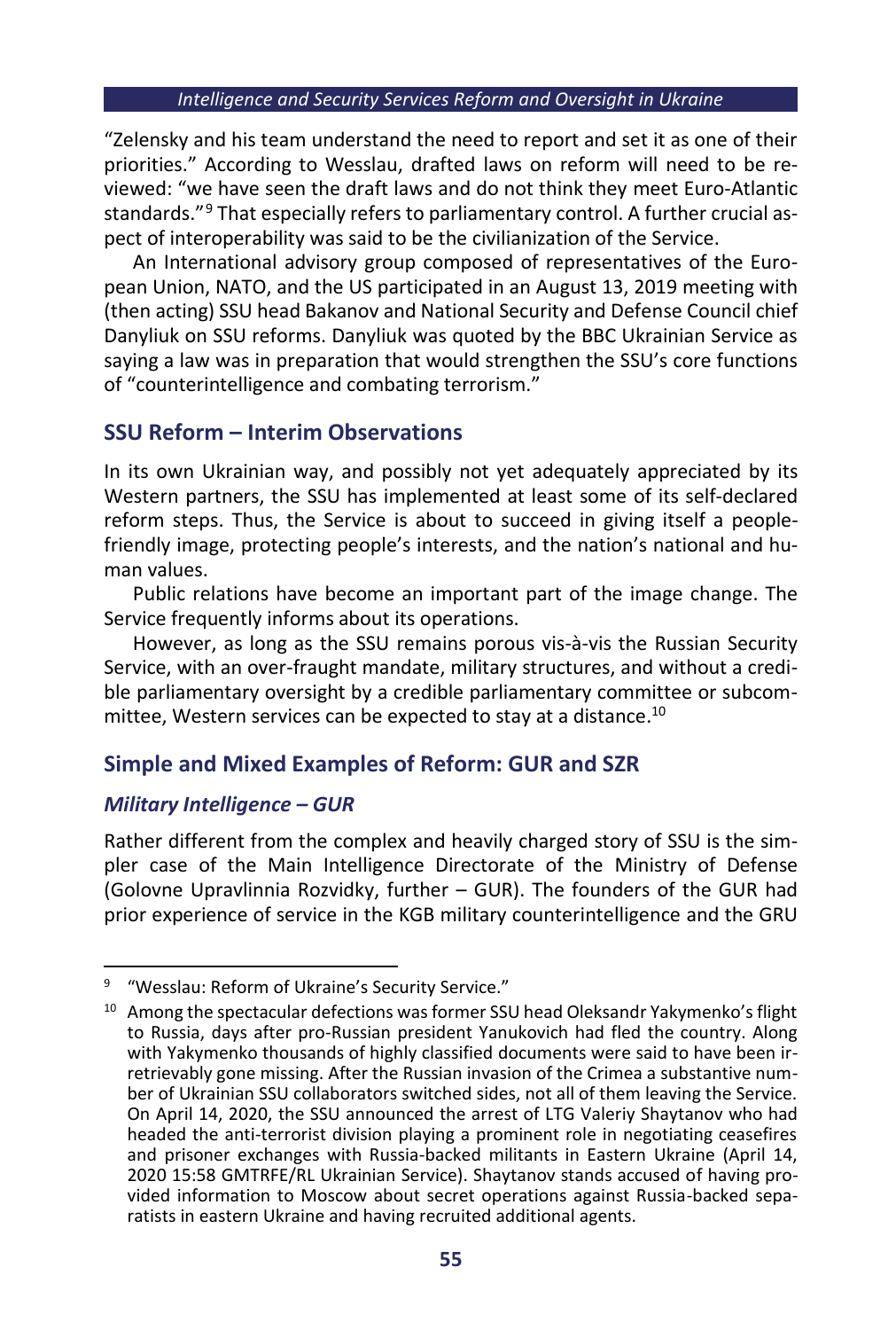#### Ph. Fluri and L. Polyakov, *Connections QJ* 20, no. 1 (2021): 51-59

(Glavnoe Razvedyvatelnoye Upravleniye) the Soviet Army's General Staff. However, contrary to the SSU, the GUR was created from scratch once Ukraine became independent from the USSR, and with a rather clear mandate. This naturally freed the GUR from the tail of bad habits and helped to build a purely national military intelligence agency in terms of spirit, organization, and oversight.

For about three decades, one did not hear much criticism of the agency, whether about its performance or its organization, which does not mean that there were no problems. Insiders and knowledgeable experts are aware of certain issues of personnel and operational-related nature, but these issues never caused much attention outside of the intelligence community. Besides, from the start of Russian aggression in 2014, the overall performance of the GUR has been seen mainly as positive. $11$  At least in the public eye.

Consequently, there was and is not much talk about reform of the GUR as an organization, especially when compared with SBU. However, in terms of democratic oversight standards, there are some nuances definitely deserving closer attention.

Though an agency formally subordinated to the MoD, the GUR *de-facto* enjoys a significant degree of independence from the Minister of Defense in terms of the budget and subordination. First, the GUR has its own line in the state budget completely independent of the MoD budget. Second, because of the complexity in the chain of command, where GUR is positioned as a servant of three masters. In addition to the traditional two—the civilian Minister of Defense and the uniformed general Commander-in-Chief of the Armed Forces—the Head of GUR has a direct reporting line to the Supreme Commander-in-Chief of the Armed Forces, the President. In the latter case, it means talking regularly not only to the President but also to select officials of the Presidential Administration and the leadership of the National Security and Defense Council headed by the President. Some former Heads of GUR were allegedly seen more often in the Presidential Administration than in the MoD.

In case the Head of GUR is a seasoned diplomatic person, this complexity in the executive oversight may not be a problem for GUR itself. However, this triple subordination contributes to the political weakening of the position of the Minister of Defense. It further limits the instruments of administrative control of the minister, who has no control over military counterintelligence (which belongs to the SSU), a merely symbolic military police (lacking operational-investigative powers), and limited control over military intelligence.

<sup>&</sup>lt;sup>11</sup> "(The) Ukrainian defense intelligence and the State Border Guard Service's intelligence arm are widely judged to have been performing effectively since the beginning of the 'hybrid war' with Russia." Maksym Bugriy, "Intelligence Reform in Ukraine Falls Short," *Eurasia Daily Monitor* 14, no. 106, September 6, 2017, https://jamestown.org/ program/intelligence-reform-in-ukraine-falls-short/.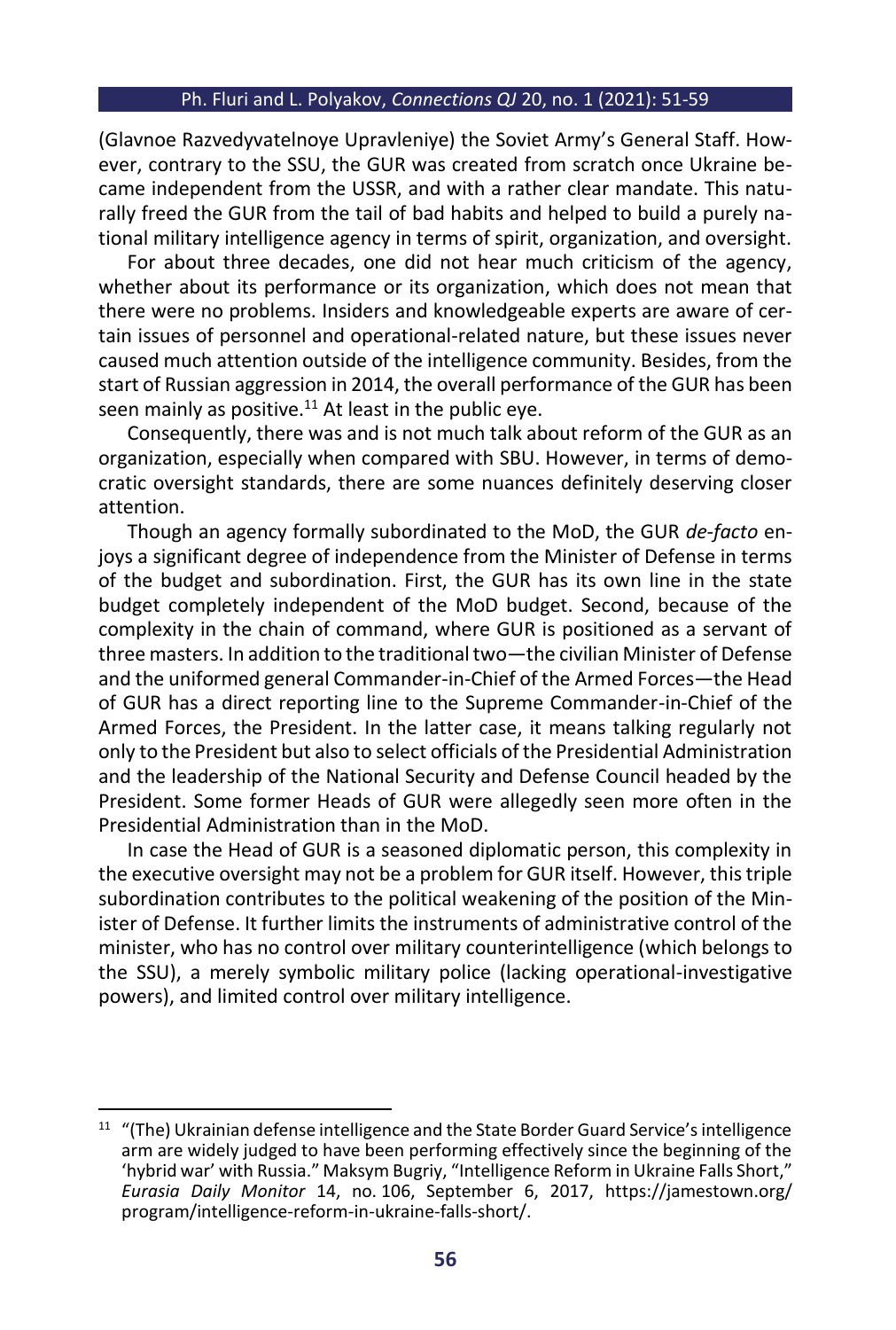### *Foreign Intelligence – SZR*

GUR's sister agency—the foreign intelligence service of Ukraine (Sluzhba Zovnishnioyi Rozvidky, further – SZR)—is a political intelligence splinter of the SSU, which was separated from the latter in 2005.<sup>12</sup> Therefore, internally, it inherited the institutional cultures and structures from the SSU. However, it inherited neither the political status and influence of the SSU nor (what became a real problem after the start of Russian aggression in 2014) an appropriate budget (which it still had while being part of the SSU).

Compared with SSU and GUR, the SZR is neither a simple nor a complex example of intelligence reform. On the one hand, there is a clear chain of command – the Head of the SZR is directly subordinated to the President. But on the other, in the absence of effective parliamentary control over intelligence in terms of proper expertise and oversight of personnel appointments, the Head of SZR and his deputies are hostages to one person's personal preferences and interests, of the President only. As a result, Ukraine has seen periods, even during the war, when the unwelcome Head of SZR could not personally meet the President for a very long time. Moreover, at times the top position at SZR has been vacant for over a year. Or recall the recent chain of appointments to the Head of SZR post for a period of just a few months.

Yet another side of the lack of effective parliamentary control over intelligence and unstable political support for the SZR in the Presidential Administration was the chronically low budget of the SZR. Between 2014 and 2018, it was critically low.<sup>13</sup> For any intelligence service in a global environment, operating without money is close to nonsense. It is a big risk to national security, especially when at war with a regional superpower, heavily relying on its foreign intelligence instruments. Therefore, looking at the budgetary numbers, one does not need insider's knowledge to conclude that the foreign intelligence service of Ukraine is week and in need of reform, including budgetary reform.

As in the case of the SSU, there was not much evidence of any plan to reform the SZR for many years.<sup>14</sup> In 2017-2019, facing growing criticism from the parliamentary committee on security and defense and the interested public, certain reforms of the SZR were conducted in accordance with the top-secret decree by President Petro Poroshenko, "*On the Concept of Reforming the Foreign Intelli-*

<sup>&</sup>lt;sup>12</sup> For details on the SZR earlier years, see: Leonid Polyakov, "Paramilitary Structures in Ukraine," in *Almanac on Security Sector Governance in Ukraine 2010*, edited by Merle Maigre and Philipp Fluri (Geneva: DCAF, 2010), 125-187, [https://ukrainesecurity](https://ukrainesecuritysector.com/wp-content/uploads/2016/01/Almanac-on-Security-Sector-Governance-in-Ukraine-2010.-english.pdf) [sector.com/wp-content/uploads/2016/01/Almanac-on-Security-Sector-Governance](https://ukrainesecuritysector.com/wp-content/uploads/2016/01/Almanac-on-Security-Sector-Governance-in-Ukraine-2010.-english.pdf)[in-Ukraine-2010.-english.pdf.](https://ukrainesecuritysector.com/wp-content/uploads/2016/01/Almanac-on-Security-Sector-Governance-in-Ukraine-2010.-english.pdf)

<sup>&</sup>lt;sup>13</sup> See: "Foreign Intelligence Service Received only 8 % of What it Needs,  $-$  MP Levus," *CENZOR.NET*, June 21, 2017, [https://m.censor.net/news/445005/slujba\\_vneshneyi\\_](https://m.censor.net/news/445005/slujba_vneshneyi_razvedki_profinansirovana_tolko_na_8_ot_potrebnosteyi_nardep_levus) [razvedki\\_profinansirovana\\_tolko\\_na\\_8\\_ot\\_potrebnosteyi\\_nardep\\_levus.](https://m.censor.net/news/445005/slujba_vneshneyi_razvedki_profinansirovana_tolko_na_8_ot_potrebnosteyi_nardep_levus)

<sup>&</sup>lt;sup>14</sup> "The attitudes toward the complex task of reforming the SSU or the Foreign Intelligence Service could, heretofore, probably best be characterized as if it's not broken, don't fix it." Bugriy, "Intelligence Reform in Ukraine Falls Short."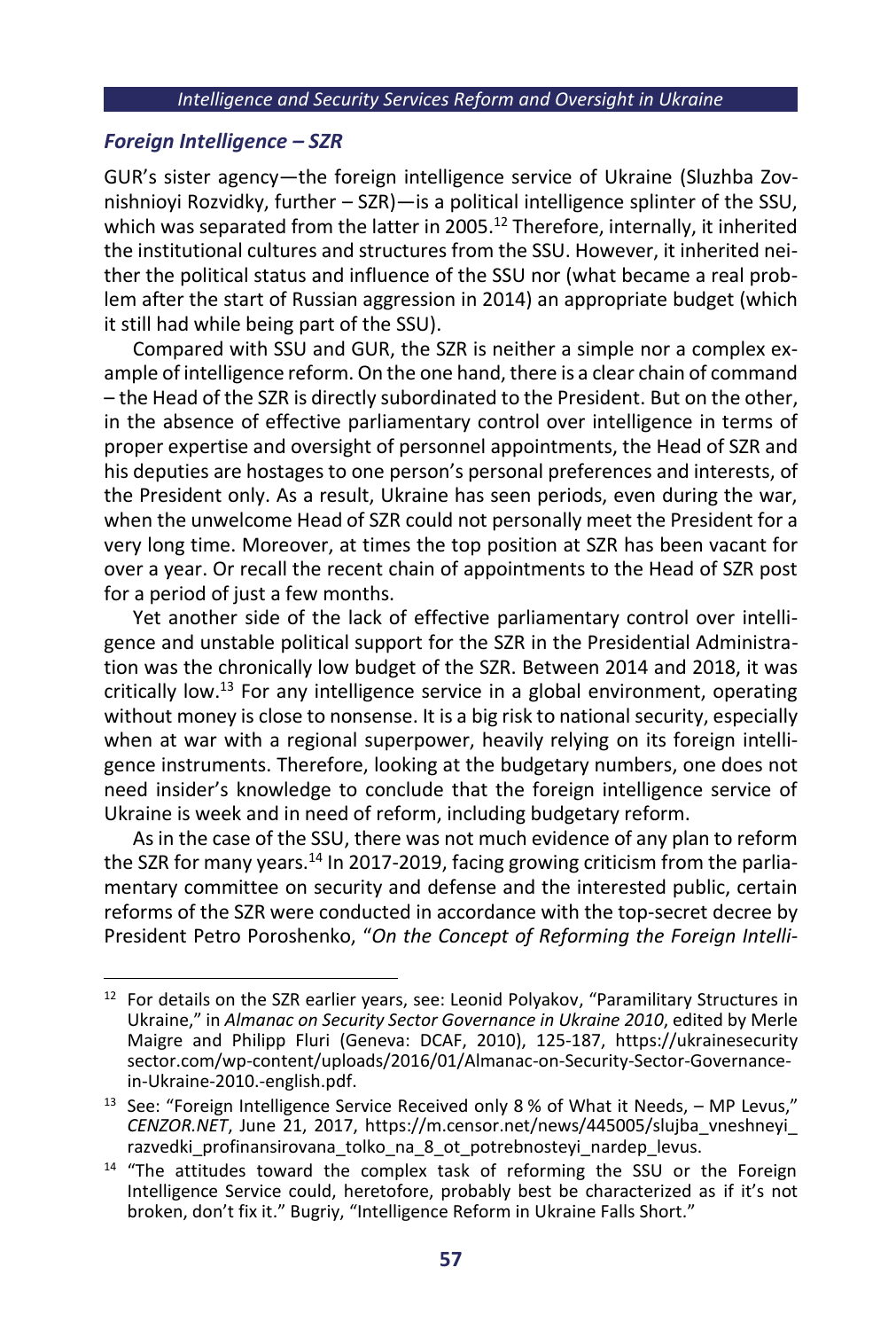*gence Service of Ukraine in Accordance with NATO Standards"* of July 30, 2018. The SZR budget started to grow steadily from then on.<sup>15</sup>

Nevertheless, President Volodymyr Zelensky, elected in 2019, was apparently not impressed by the performance of the allegedly reformed SZR. During his first year in office, he substituted heads of the agency three times. In June 2020, during the ceremony of the introduction of his third appointee, former Head of GUR (in 2015-2016), LTG Valeriy Kondratiuk, President Zelensky specifically underlined the need for SZR reform and expressed expectations that the new Head would be able to conduct it successfully. 16

# **Conclusions**

Among the three services discussed, the creation of the Military Intelligence Service GUR was the least problematic. The SSU will remain problematic, at least in the eyes of Western experts and potential partners for closer cooperation, as long as its profile remains 'mixed' and thus indebted to the Service's past, combining intelligence with law-enforcement functions. The 'cultural' revolution necessary to make such transformation possible has not yet taken place. Subsequent teams of Western advisors to the Service *and* the political decision-makers, including in the VR, will have to deal with this.

To a degree, the slow pace of reforms in primary Ukrainian intelligence services is a result of being held hostage to the pace of political developments in Ukraine. Weak parliamentary control (inability to create an intelligence committee in the parliament), complicated system of executive control – all contributed to problems with intelligence budgets, delays upon delays in SSU reforms, agencies' leadership reshuffles, and limited cooperation with foreign partners from democratic countries.

<sup>&</sup>lt;sup>15</sup> See: "The Head of the Foreign Intelligence Service gave an interview for the journalists of LB.ua," *LB.ua*, January 24, 2019, [https://lb.ua/news/2019/01/24/417974\\_egor\\_](https://lb.ua/news/2019/01/24/417974_egor_bozhok_v_rf_reshenie.html) bozhok v rf reshenie.html.

<sup>16</sup> See: "Zelenskyi set the task to reform the Foreign Intelligence Service," *UKRINFORM*, July 6, 2020, [https://www.ukrinform.ru/rubric-polytics/3041917-zelenskij-porucil](https://www.ukrinform.ru/rubric-polytics/3041917-zelenskij-porucil-reformirovat-sluzbu-vnesnej-razvedki.html)[reformirovat-sluzbu-vnesnej-razvedki.html.](https://www.ukrinform.ru/rubric-polytics/3041917-zelenskij-porucil-reformirovat-sluzbu-vnesnej-razvedki.html)